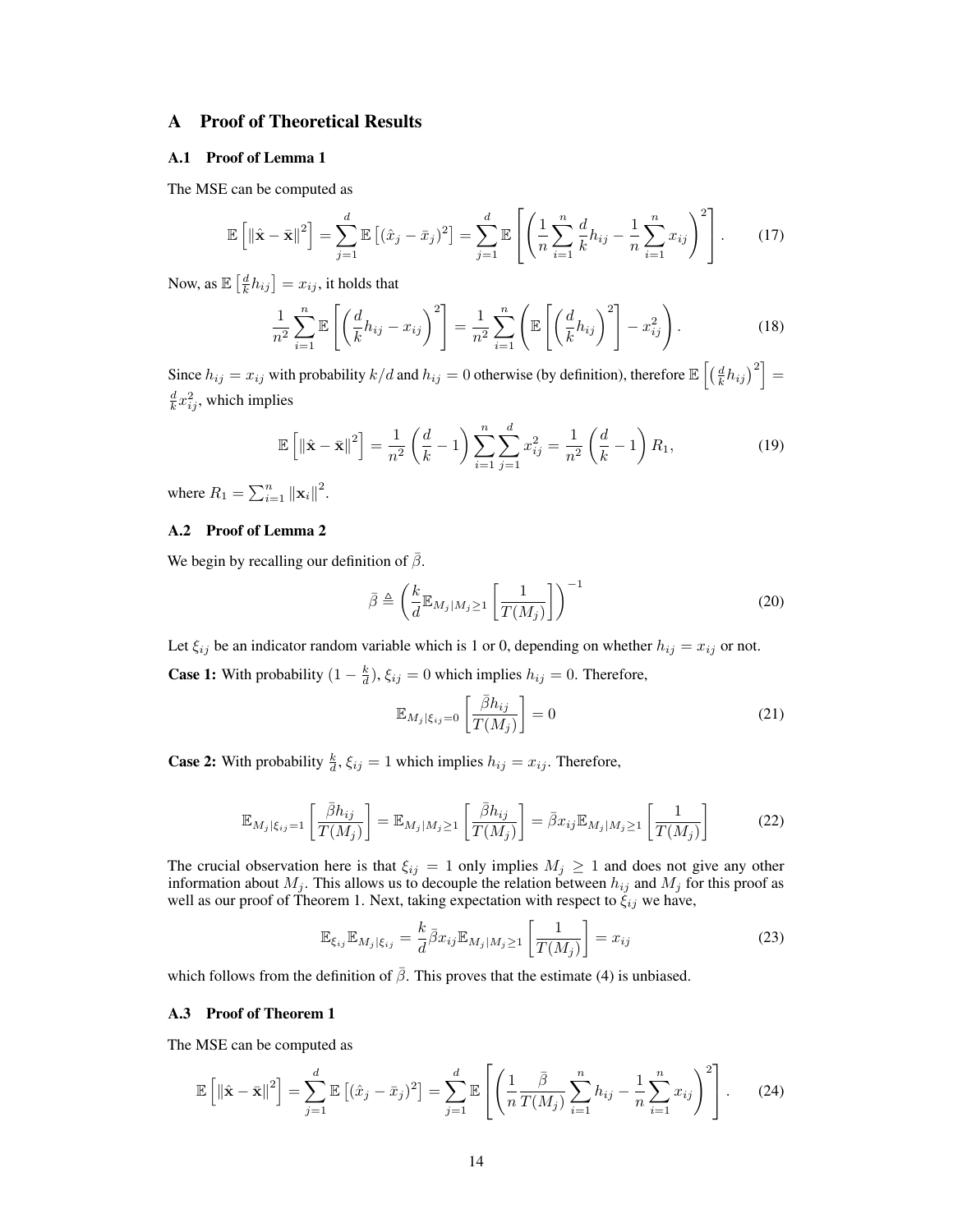As the estimator is designed to be unbiased, i.e.,  $\mathbb{E}\left[\left(\frac{1}{n}\frac{\bar{\beta}}{T(h)}\right)\right]$  $\left[ \frac{\bar{\beta}}{T(M_j)}\sum_{i=1}^n h_{ij} \right) \bigg] = \frac{1}{n}\sum_{i=1}^n x_{ij},$  it holds that

$$
\mathbb{E}\left[\left(\frac{1}{n}\frac{\bar{\beta}}{T(M_j)}\sum_{i=1}^n h_{ij} - \frac{1}{n}\sum_{i=1}^n x_{ij}\right)^2\right] = \frac{1}{n^2} \mathbb{E}\left[\left(\frac{\bar{\beta}}{T(M_j)}\sum_{i=1}^n h_{ij}\right)^2\right] - \frac{1}{n^2} \left(\sum_{i=1}^n x_{ij}\right)^2 \tag{25}
$$

We now analyze the first term above.

$$
\mathbb{E}\left[\left(\frac{\bar{\beta}}{T(M_j)}\sum_{i=1}^n h_{ij}\right)^2\right] = \sum_{i=1}^n \bar{\beta}^2 \mathbb{E}\left[\frac{h_{ij}}{T(M_j)}\right]^2 + \sum_{i=1}^n \sum_{k=i+1}^n \bar{\beta}^2 \mathbb{E}\left[\frac{h_{ij}h_{kj}}{T(M_j)^2}\right]
$$
(26)

Note here that the expectation is taken over the randomness in  $h_{ij}$  as well as  $T(M_i)$ . Further,  $\bar{\beta}^2\left[\frac{h_{ij}}{T(M)}\right]$  $\left(\frac{h_{ij}}{T(M_j)}\right)^2$  is non-zero only when a node i samples coordinate j, i.e.,  $h_{ij} = x_{ij}$ . This implies that  $M_j \geq 1$ . Therefore, by the law of total expectation, we have

$$
\bar{\beta}^2 \mathbb{E}\left[\frac{h_{ij}}{T(M_j)}\right]^2 = \bar{\beta}^2 \mathbb{E}_{M_j|M_j \ge 1}\left[\frac{kx_{ij}^2}{dT(M_j)^2}\right]
$$
\n(27)

$$
= \left(\bar{\beta}^2 \sum_{m=1}^n \frac{k}{dT(m)^2} {n-1 \choose m-1} \left(\frac{k}{d}\right)^{m-1} \left(1 - \frac{k}{d}\right)^{n-m}\right) x_{ij}^2 \tag{28}
$$

$$
= \left(\frac{d}{k} + c_1\right)x_{ij}^2\tag{29}
$$

where  $c_1 = \bar{\beta}^2 \sum_{m=1}^n \frac{k}{dT(m)^2} {n-1 \choose m-1} \left(\frac{k}{d}\right)^{m-1} \left(1 - \frac{k}{d}\right)^{n-m} - \frac{d}{k}$ . Here, the second equality uses the fact that when node *i* samples coordinate *j* (i.e.,  $x_{ij} = h_{ij}$ ), then  $M_j \ge 1$ .

Following a similar argument as above, note that  $\bar{\beta}^2 \left[ \frac{h_{ij} h_{kj}}{T(M)} \right]$  $\left(\frac{h_{ij}h_{kj}}{T(M_j)^2}\right)$  is non-zero only when nodes i and k sample coordinate j, i.e.,  $h_{ij} = x_{ij}$  and  $h_{kj} = x_{kj}$ . This implies that  $M_j \ge 2$ . Therefore, by the law of total expectation, we have

$$
\bar{\beta}^{2} \mathbb{E}\left[\frac{h_{ij}h_{kj}}{T(M_{j})^{2}}\right] = \bar{\beta}^{2} \mathbb{E}_{M_{j}|M_{j}\geq 2}\left[\frac{k^{2}x_{ij}x_{kj}^{2}}{d^{2}T(M_{j})^{2}}\right]
$$
\n(30)

$$
= \left(\bar{\beta}^2 \sum_{m=2}^n \frac{k^2}{d^2 T(m)^2} {n-2 \choose m-2} \left(\frac{k}{d}\right)^{m-2} \left(1 - \frac{k}{d}\right)^{n-m}\right) x_{ij} x_{kj} \tag{31}
$$

$$
= (1 - c_2)x_{ij}x_{kj}, \tag{32}
$$

where  $c_2 = 1 - \bar{\beta}^2 \sum_{m=2}^n \frac{k^2}{d^2 T(r)}$  $\frac{k^2}{d^2T(m)^2} \binom{n-2}{m-2} \left(\frac{k}{d}\right)^{m-2} \left(1-\frac{k}{d}\right)^{n-m}$ Substituting [\(29\)](#page-14-0) and [\(32\)](#page-14-0) in [\(26\)](#page-14-0), we get

 $\sqrt{2}$ 

$$
\mathbb{E}\left[\left(\frac{\bar{\beta}}{T(M_j)}\sum_{i=1}^n h_{ij}\right)\right]^2 = \left(\frac{d}{k} + c_1\right)\sum_{i=1}^n x_{ij}^2 + (1 - c_2)\sum_{i=1}^n \sum_{k=i+1}^n x_{ij} x_{kj}
$$
(33)

Now, substituting [\(33\)](#page-14-0) in [\(25\)](#page-14-0), we get

$$
\mathbb{E}\left[\left(\frac{1}{n}\frac{\bar{\beta}}{T(M_j)}\sum_{i=1}^n h_{ij} - \frac{1}{n}\sum_{i=1}^n x_{ij}\right)^2\right] = \frac{1}{n^2} \left(\frac{d}{k} + c_1 - 1\right) \sum_{i=1}^n x_{ij}^2 - \frac{1}{n^2} c_2 \sum_{i=1}^n \sum_{k=i+1}^n x_{ij} x_{kj}
$$
\n(34)

Finally replacing [\(34\)](#page-14-0) in [\(24\)](#page-13-0) we get,

$$
\mathbb{E}\left[\left\|\hat{\mathbf{x}} - \bar{\mathbf{x}}\right\|^2\right] = \frac{1}{n^2} \left(\frac{d}{k} - 1\right) R_1 + \frac{1}{n^2} \left(c_1 R_1 - c_2 R_2\right)
$$
(35)

where  $R_1 = \sum_{i=1}^n ||\mathbf{x}_i||^2$  and  $R_2 = 2\sum_{i=1}^n \sum_{j=i+1}^n \langle \mathbf{x}_i, \mathbf{x}_j \rangle$ .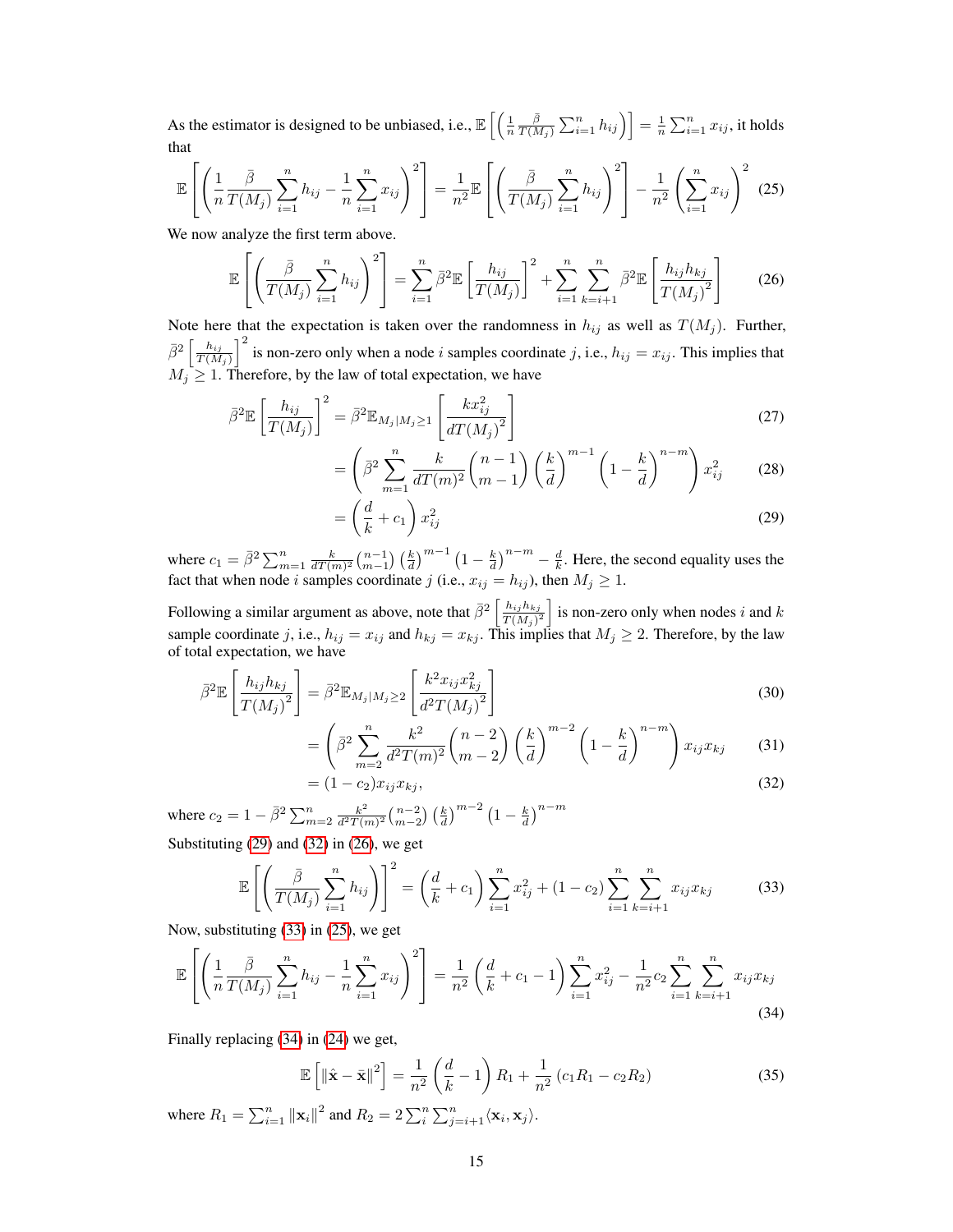## A.4 Proof of Theorem 2

Observe that in (6), the only term that depends on  $T(.)$  is  $c_1R_1 - c_2R_2$ . Thus to find the function  $T^*(.)$  that minimizes the MSE, we just need to minimize this term.

Recall that  $R_1 = \sum_{i=1}^n ||\mathbf{x}_i||^2$  and  $R_2 = 2 \sum_{i=1}^n \sum_{j=i+1}^n \langle \mathbf{x}_i, \mathbf{x}_j \rangle$ . Note that  $R_1 + R_2 = ||\sum_{i=1}^n \mathbf{x}_i||^2$ . Since  $\left\|\sum_{i=1}^n \mathbf{x}_i\right\|^2 \ge 0$  and  $\left\|\sum_{i=1}^n \mathbf{x}_i\right\|^2 \le nR_1$ , it follows that  $\frac{R_2}{R_1} \in [-1, n-1]$ .

Next, from the definitions of  $c_1$  and  $c_2$  in (7) and (8) respectively, we can obtain the following expression for  $T^*$ 

$$
T^{*}(m) = \underset{T}{\arg\min} \,\bar{\beta}^{2} \sum_{m=1}^{n} \frac{k}{dT(m)^{2}} \binom{n-1}{m-1} \left(\frac{k}{d}\right)^{m-1} \left(1 - \frac{k}{d}\right)^{n-m} + \frac{R_{2}}{R_{1}} \bar{\beta}^{2} \sum_{m=2}^{n} \frac{k^{2}}{d^{2}T(m)^{2}} \binom{n-2}{m-2} \left(\frac{k}{d}\right)^{m-2} \left(1 - \frac{k}{d}\right)^{n-m}, \tag{36}
$$

where  $\bar{\beta} = \left(\sum_{m=1}^{n} \frac{k}{dT(m)} {n-1 \choose m-1} \left(\frac{k}{d}\right)^{m-1} \left(1 - \frac{k}{d}\right)^{n-m}\right)^{-1}$ .

We claim that  $T^*(m) = 1 + \frac{R_2}{R_1} \frac{m-1}{n-1}$  is an optimal solution for our objective defined in (36). To see this, consider the following cases,

**Case 1:**  $p = 0$  or  $p = 1$ .

In this case  $c_1$  and  $c_2$  are independent of  $T(.)$  and hence our objective does not depend on the choice of  $T(.)$ .

**Case 2:**  $0 < p < 1$  and  $\frac{R_2}{R_1} = -1$ .

Since  $\frac{R_2}{R_1} = -1$  this implies  $\left\| \sum_{i=1}^n \mathbf{x}_i \right\|^2 = 0$  and therefore  $\bar{\mathbf{x}} = \mathbf{0}$ .

Note that in this case  $T^*(n) = 0 \implies \bar{\beta} = 0 \implies \hat{\mathbf{x}} = \mathbf{0}$ , thereby recovering the true mean with zero MSE.

**Case 3:** 
$$
0 < p < 1
$$
 and  $\frac{R_2}{R_1} \in (-1, n-1]$ 

We define

$$
\mathbf{w}^* = \underset{\mathbf{w}}{\arg\min} \frac{\mathbf{w}^T \mathbf{A} \mathbf{w}}{(\mathbf{b}^T \mathbf{w})^2},\tag{37}
$$

where w is a *n*-dimensional vector whose  $m^{\text{th}}$  entry is  $w_m = 1/T(m)$ , **b** is a vector whose  $m^{\text{th}}$ entry is

$$
b_m = \binom{n-1}{m-1} p^{m-1} (1-p)^{n-m},\tag{38}
$$

where  $p = k/d$ , and **A** is a diagonal matrix whose  $m<sup>th</sup>$  diagonal entry is

$$
A_{mm} = {n-1 \choose m-1} p^{m-1} (1-p)^{n-m} + p * \frac{R_2}{R_1} {n-2 \choose m-2} p^{m-2} (1-p)^{n-m}
$$
(39)

$$
=b_m\left(1+\frac{R_2}{R_1}\frac{m-1}{n-1}\right). \tag{40}
$$

Note that  $A_{mm} > 0$  for all  $m \in \{1, 2, ..., n\}$  which implies that  $w \to A^{1/2}w$  is a one-to-one mapping. Therefore setting  $z = A^{1/2}w$ , the objective in (37) reduces to

$$
\mathbf{z}^* = \underset{\mathbf{z}}{\arg\min} \frac{\left\| \mathbf{z} \right\|^2}{(\mathbf{b}^T \mathbf{A}^{-1/2} \mathbf{z})^2} \tag{41}
$$

Observe that the objectives (36), (37), (41) are invariant to the scale of  $T(.)$ , w, and z respectively and thus the solutions will be unique up to a scaling factor (this doesn't affect our estimate of the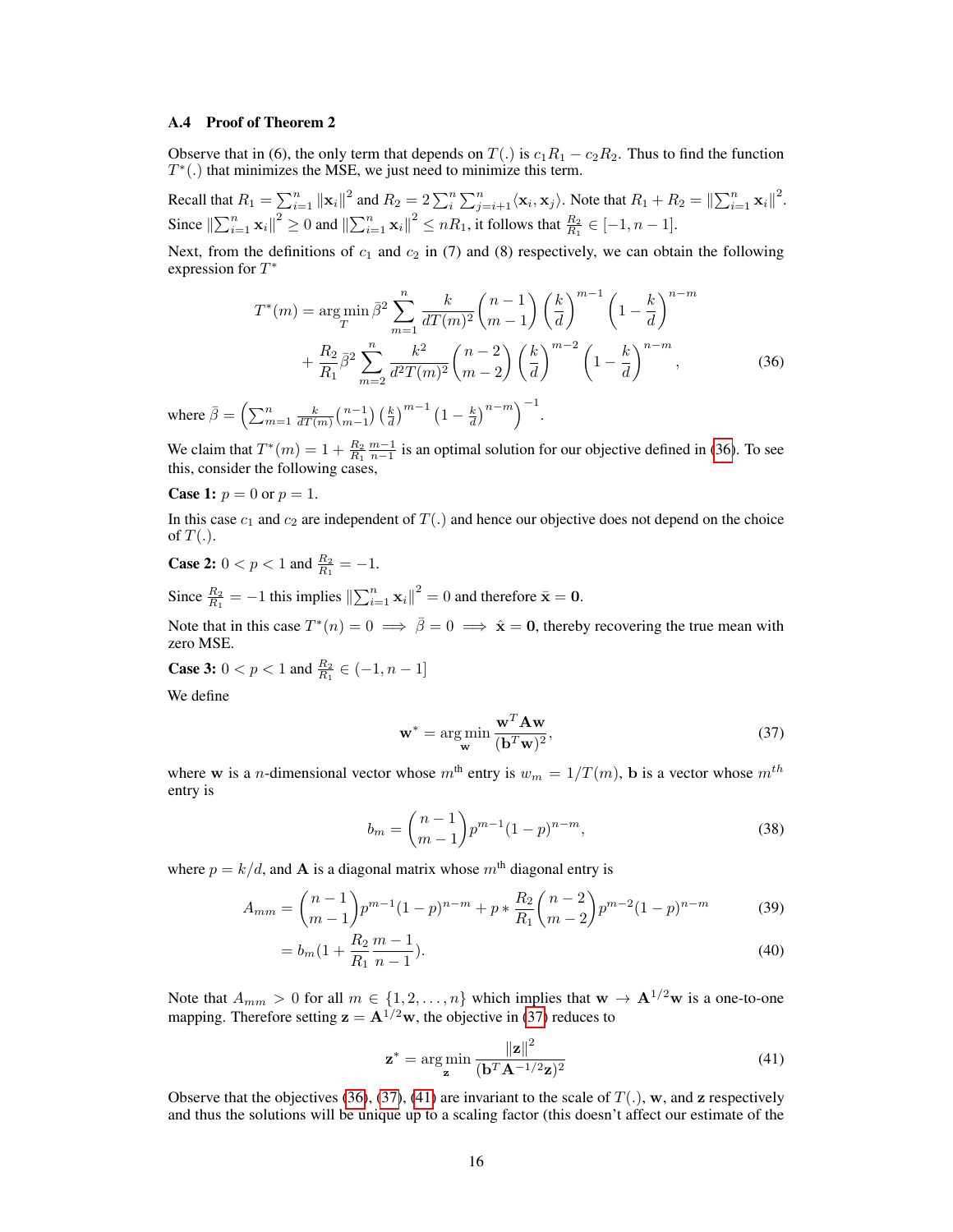mean in (4) since  $\bar{\beta}$  will be adjusted accordingly). Therefore, in the case of (41), it is sufficient to solve the reduced objective,

$$
\mathbf{z}^* = \underset{\mathbf{z}, \; ||\mathbf{z}|| = 1}{\arg \min} \frac{\|\mathbf{z}\|^2}{(\mathbf{b}^T \mathbf{A}^{-1/2} \mathbf{z})^2} = \underset{\mathbf{z}, \; ||\mathbf{z}|| = 1}{\arg \min} \frac{1}{(\mathbf{b}^T \mathbf{A}^{-1/2} \mathbf{z})^2}
$$
(42)

which is minimized (denominator is maximized) by  $z^* = \frac{A^{-1/2}b}{||A^{-1/2}b||}$ . Therefore, the optimal solution (up to a constant) is  $w^* = A^{-1/2}(A^{-1/2}b)$ . Correspondingly, we have that

$$
T^*(m) = \frac{1}{w_m^*} = \frac{A_{mm}}{b_m} = 1 + \frac{R_2}{R_1} \frac{m-1}{n-1}.
$$
\n(43)

minimizes (36), and consequently minimizes the MSE of the Rand-k-Spatial family of estimators.

## A.5 Proof of Theorem 3

The MSE can be written as

$$
\mathbb{E}\left[\left\|\hat{\mathbf{x}}-\bar{\mathbf{x}}\right\|^2\right] = \sum_{j=1}^d \mathbb{E}\left[(\hat{x}_j-\bar{x}_j)^2\right] = \sum_{j=1}^d \mathbb{E}\left[\left(\frac{1}{n}\sum_{i=1}^n h'_{ij}-\frac{1}{n}\sum_{i=1}^n x_{ij}\right)^2\right].\tag{44}
$$

Since  $\mathbb{E}\left[h'_{ij}\right] = x_{ij}$ , it holds that

$$
\frac{1}{n^2} \sum_{i=1}^n \mathbb{E} \left[ \left( h'_{ij} - x_{ij} \right)^2 \right] = \frac{1}{n^2} \sum_{i=1}^n \left( \mathbb{E} \left[ \left( h'_{ij} \right)^2 \right] - x_{ij}^2 \right).
$$
 (45)

From the definition of  $h'_{ij}$ , we see that

=

$$
\mathbb{E}\left[\left(h'_{ij}\right)^2\right] - x_{ij}^2 = \left(1 - \frac{k}{d}\right)b_{ij}^2 + \frac{k}{d}\left(b_{ij}^2 + \frac{d^2}{k^2}(x_{ij} - b_{ij})^2 + \frac{2d}{k}b_{ij}(x_{ij} - b_{ij}) - x_{ij}^2\right)
$$
(46)

$$
=\frac{d}{k}(x_{ij}-b_{ij})^2-(x_{ij}-b_{ij})^2
$$
\n(47)

$$
\left(\frac{d}{k} - 1\right)(x_{ij} - b_{ij})^2. \tag{48}
$$

This implies,

$$
\mathbb{E}\left[\|\hat{\mathbf{x}} - \bar{\mathbf{x}}\|^2\right] = \frac{1}{n^2} \left(\frac{d}{k} - 1\right) \sum_{i=1}^n \sum_{j=1}^d (x_{ij} - b_{ij})^2 = \frac{1}{n^2} \left(\frac{d}{k} - 1\right) \sum_{i=1}^n \|\mathbf{x}_i - \mathbf{b}_i\|^2 \tag{49}
$$

### A.6 Proof of Theorem 4

At round t, nodes receive the current global model  $w^{(t)}$  from the server and calculate their gradients given by,

$$
\mathbf{x}_i^{(t)} = \nabla F_i(\mathbf{w}^{(t)})
$$
\n(50)

$$
=\mathbf{w}^{(t)}-\mathbf{e}_i\tag{51}
$$

which are then sparsified and averaged using the Rand-k-Temporal estimator to update  $\mathbf{w}^{(t)}$  as follows,

$$
\mathbf{w}^{(t+1)} = \mathbf{w}^{(t)} - \eta \hat{\mathbf{x}}.\tag{52}
$$

$$
= \mathbf{w}^{(t)} - \eta \frac{1}{n} \sum_{i=1}^{n} \mathbf{h}'^{(t)}_i
$$
 (53)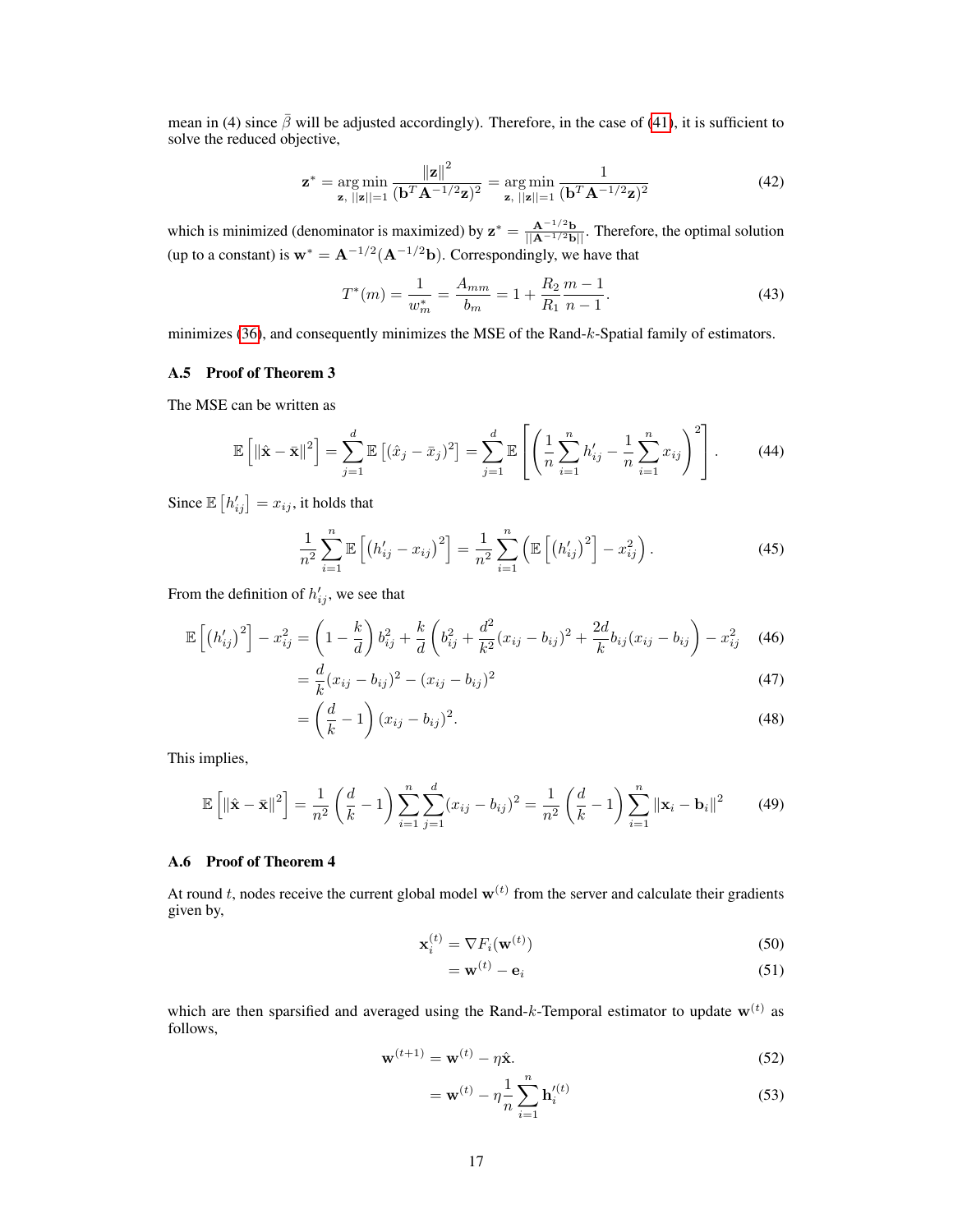Our goal is to bound  $\mathbb{E}\left[\left\|\mathbf{w}^{(t+1)} - \mathbf{w}^*\right\|\right]$  $\left\lfloor \frac{2}{1} \right\rfloor$ . We first define the following quantities that we use in our proof.

$$
p \triangleq \frac{k}{d}; \qquad \alpha \triangleq \frac{1}{n} \left( \frac{d}{k} - 1 \right); \qquad y^{(t)} \triangleq \frac{1}{n} \sum_{i=1}^{n} \mathbb{E} \left[ \left\| \mathbf{b}_{i}^{(t)} - \nabla F_{i}(\mathbf{w}^{*}) \right\|^{2} \right] \tag{54}
$$

Let  $\xi^{(t)}$  denote the randomness resulting due to the random sparsification at nodes at round t. We have,

$$
\mathbb{E}_{\xi^{(t)}} \left[ \left\| \mathbf{w}^{(t+1)} - \mathbf{w}^* \right\|^2 \right]
$$
\n
$$
= \mathbb{E}_{\xi^{(t)}} \left[ \left\| \mathbf{w}^{(t)} - \eta \hat{\mathbf{x}}^{(t)} - \mathbf{w}^* \right\|^2 \right]
$$
\n
$$
(55)
$$

$$
= \left\| \mathbf{w}^{(t)} - \mathbf{w}^* \right\|^2 - 2\eta \mathbb{E}_{\xi^{(t)}} \left[ \langle \hat{\mathbf{x}}^{(t)}, \mathbf{w}^{(t)} - \mathbf{w}^* \rangle \right] + \eta^2 \mathbb{E}_{\xi^{(t)}} \left[ \left\| \hat{\mathbf{x}}^{(t)} \right\|^2 \right]
$$
  
\n
$$
= \left\| \mathbf{w}^{(t)} - \mathbf{w}^* \right\|^2 - 2\eta \langle \nabla F(\mathbf{w}^{(t)}), \mathbf{w}^{(t)} - \mathbf{w}^* \rangle + \eta^2 \mathbb{E}_{\xi^{(t)}} \left[ \left\| \hat{\mathbf{x}}^{(t)} \right\|^2 \right]
$$
\n(56)

$$
= \left\| \mathbf{w}^{(t)} - \mathbf{w}^* \right\|^2 - 2\eta \langle \nabla F(\mathbf{w}^{(t)}), \mathbf{w}^{(t)} - \mathbf{w}^* \rangle + \eta^2 \mathbb{E}_{\xi^{(t)}} \left[ \left\| \hat{\mathbf{x}}^{(t)} \right\|^2 \right] \tag{57}
$$
\n
$$
\left( \text{ since } \mathbb{E}_{\xi^{(t)}} \left[ \hat{\mathbf{x}}^{(t)} \right] = \nabla F(\mathbf{w}^{(t)}) \right) \tag{57}
$$

$$
= \left\| \mathbf{w}^{(t)} - \mathbf{w}^* \right\|^2 - 2\eta \langle \nabla F(\mathbf{w}^{(t)}), \mathbf{w}^{(t)} - \mathbf{w}^* \rangle + \eta^2 \left\| \nabla F(\mathbf{w}^{(t)}) \right\|^2
$$
  
+  $\eta^2 \frac{1}{n^2} \left( \frac{d}{k} - 1 \right) \sum_{i=1}^n \left\| \nabla F_i(\mathbf{w}^{(t)}) - \mathbf{b}_i^{(t)} \right\|^2$  (using bias-variance decomposition) (58)

$$
= (1 - \eta)^2 \left\| \mathbf{w}^{(t)} - \mathbf{w}^* \right\|^2 + \eta^2 \alpha \frac{1}{n} \sum_{i=1}^n \left\| \nabla F_i(\mathbf{w}^{(t)}) - \mathbf{b}_i^{(t)} \right\|^2 (\text{ since } \nabla F(\mathbf{w}^{(t)}) = \mathbf{w}^{(t)} - \mathbf{w}^*)
$$
\n(59)

$$
\leq (1 - \eta)^2 \left\| \mathbf{w}^{(t)} - \mathbf{w}^* \right\|^2 + 2\eta^2 \alpha \frac{1}{n} \sum_{i=1}^n \left\| \nabla F_i(\mathbf{w}^{(t)}) - \nabla F_i(\mathbf{w}^*) \right\|^2 +
$$
  
+ 
$$
2\eta^2 \alpha \frac{1}{n} \sum_{i=1}^n \left\| \mathbf{b}_i^{(t)} - \nabla F_i(\mathbf{w}^*) \right\|^2 \qquad \text{(using } \|a + b\|^2 \leq 2 \|a\|^2 + 2 \|b\|^2) \qquad (60)
$$

$$
= ((1 - \eta)^2 + 2\eta^2 \alpha) \| \mathbf{w}^{(t)} - \mathbf{w}^* \|^2 + 2\eta^2 \alpha \frac{1}{n} \sum_{i=1}^n \| \mathbf{b}_i^{(t)} - \nabla F_i(\mathbf{w}^*) \|^2
$$
(61)

Recall the update rule of  $b_{ij}^{(t+1)}$ .

$$
b_{ij}^{(t+1)} = \begin{cases} b_{ij}^{(t)} & \text{with probability } 1 - p \\ (\nabla F_i(\mathbf{w}^{(t)}))_j & \text{with probability } p \end{cases}
$$
 (62)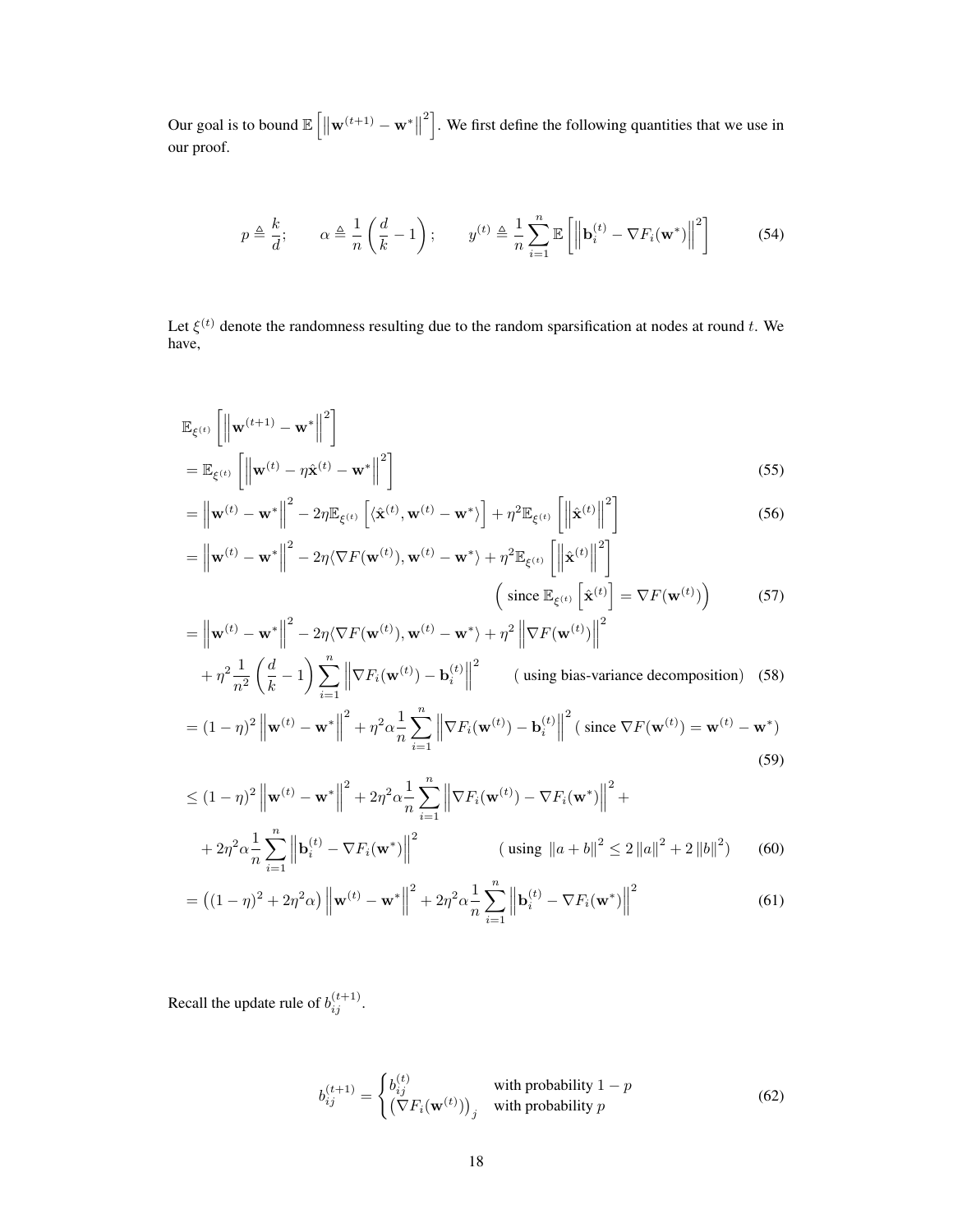This gives us,

$$
\mathbb{E}_{\xi^{(t)}}\left[\left\|\mathbf{b}_{i}^{(t+1)} - \nabla F_{i}(\mathbf{w}^{*})\right\|^{2}\right] = \sum_{j=1}^{d} \mathbb{E}_{\xi^{(t)}}\left[\left\|b_{ij}^{(t+1)} - (\nabla F_{i}(\mathbf{w}^{*}))_{j}\right\|^{2}\right]
$$
\n
$$
= \sum_{j=1}^{d} \left(p\left\|\left(\nabla F_{i}(\mathbf{w}^{(t)})\right)_{j} - (\nabla F_{i}(\mathbf{w}^{*}))_{j}\right\|^{2} + (1-p)\left\|b_{ij}^{(t)} - (\nabla F_{i}(\mathbf{w}^{*}))_{j}\right\|^{2}\right)
$$
\n
$$
= p\left\|\nabla F_{i}(\mathbf{w}^{(t)}) - \nabla F_{i}(\mathbf{w}^{*})\right\|^{2} + (1-p)\left\|\mathbf{b}_{i}^{(t)} - \nabla F_{i}(\mathbf{w}^{*})\right\|^{2}
$$
\n(64)

$$
=p\left\|\mathbf{w}^{(t)}-\mathbf{w}^*\right\|^2 + (1-p)\left\|\mathbf{b}_i^{(t)}-\nabla F_i(\mathbf{w}^*)\right\|^2 \tag{66}
$$

Therefore,

$$
\frac{1}{n} \sum_{i=1}^{n} \mathbb{E}_{\xi^{(t)}} \left[ \left\| \mathbf{b}_{i}^{(t+1)} - \nabla F_{i}(\mathbf{w}^{*}) \right\|^{2} \right] = p \left\| \mathbf{w}^{(t)} - \mathbf{w}^{*} \right\|^{2} + (1-p) \frac{1}{n} \sum_{i=1}^{n} \left\| \mathbf{b}_{i}^{(t)} - \nabla F_{i}(\mathbf{w}^{*}) \right\|^{2}
$$
\n(67)

This implies,

$$
y^{(t+1)} = p \mathbb{E}\left[\left\|\mathbf{w}^{(t)} - \mathbf{w}^*\right\|^2\right] + (1-p)y^{(t)}
$$
(68)

Using (61) we have,

$$
\mathbb{E}\left[\left\|\mathbf{w}^{(t+1)} - \mathbf{w}^*\right\|^2\right] \le \left((1-\eta)^2 + 2\eta^2\alpha\right)\mathbb{E}\left[\left\|\mathbf{w}^{(t)} - \mathbf{w}^*\right\|^2\right] + 2\eta^2\alpha y^{(t)}\tag{69}
$$

Using (68) we can unroll the dependence on  $y^{(t)}$  to get,

$$
\mathbb{E}\left[\left\|\mathbf{w}^{(t+1)} - \mathbf{w}^*\right\|^2\right] \le \left((1-\eta)^2 + 2\eta^2\alpha\right)\mathbb{E}\left[\left\|\mathbf{w}^{(t)} - \mathbf{w}^*\right\|^2\right] + 2\eta^2\alpha p \sum_{k=0}^{t-1} (1-p)^k \mathbb{E}\left[\left\|\mathbf{w}^{(t-1-k)} - \mathbf{w}^*\right\|^2\right] + 2\eta^2\alpha(1-p)^t y^0 \tag{70}
$$

We define the quantity  $G$  as follows,

$$
G \triangleq \left\| \mathbf{w}^0 - \mathbf{w}^* \right\|^2 + y^0 \tag{71}
$$

$$
= \left\| \mathbf{w}^0 - \mathbf{w}^* \right\|^2 + \frac{1}{n} \sum_{i=1}^n \left\| \nabla F_i(\mathbf{w}^*) \right\|^2 \tag{72}
$$

We now claim that  $\mathbb{E}\left[\left\|\mathbf{w}^{(t+1)} - \mathbf{w}^*\right\|\right]$  $\left| \mathcal{L}^2 \right| \leq (1 - \eta)^{t+1} G$  for a sufficiently small value of  $\eta$ .

To show this we use the following inductive argument- assume that  $\mathbb{E}\left[\|\mathbf{w}^{(k)} - \mathbf{w}^*\|\right]$  $\left[ \frac{2}{3} \right] \leq (1 - \eta)^k G$ holds for all  $k \leq t$ , then  $\mathbb{E}\left[\left\|\mathbf{w}^{(t+1)} - \mathbf{w}^*\right\|\right]$  $\mathbb{E}\left[2^2\right] \le (1 - \eta)^{t+1} G$ . Note that  $\|\mathbf{w}^{(0)} - \mathbf{w}^*\|$  $2^2 \leq G$  is already satisfied along with  $y^0 \leq G$ , by the definition of G.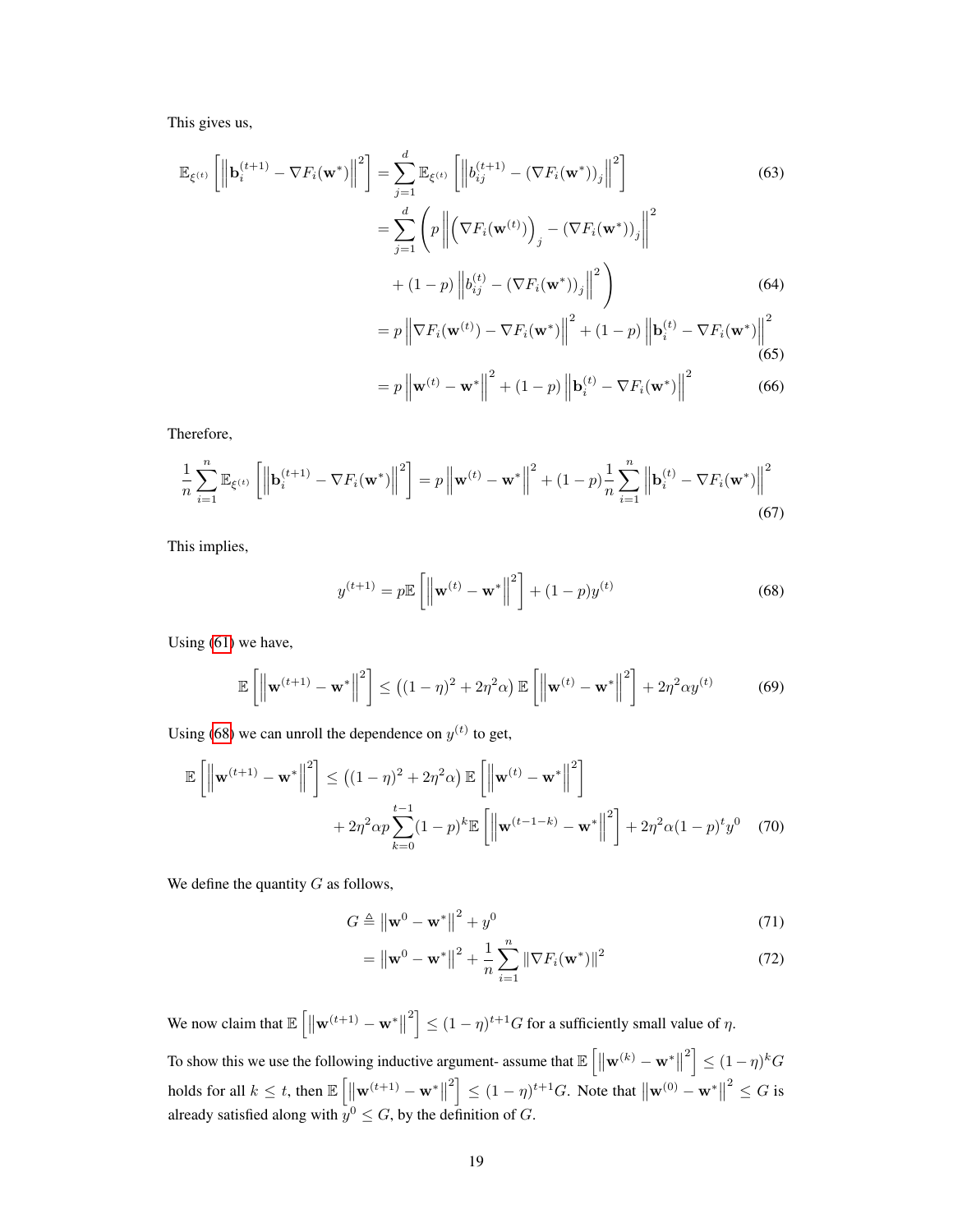Now using our result in (70) and our inductive assumption we have,

$$
\mathbb{E}\left[\left\|\mathbf{w}^{(t+1)} - \mathbf{w}^*\right\|^2\right] \le \left((1-\eta)^2 + 2\eta^2\alpha\right)(1-\eta)^t G
$$
  
+  $2\eta^2 \alpha p \left(\sum_{k=0}^{t-1} (1-p)^k (1-\eta)^{t-1-k}\right) G + 2\eta^2 \alpha (1-p)^t G$  (73)  
=  $(1-\eta)^t \left[ ((1-\eta)^2 + 2\eta^2\alpha)\right]$ 

$$
+\frac{2\eta^2\alpha p}{1-\eta}\left(\sum_{k=0}^{\lfloor t-1\rfloor}\left[\frac{1-p}{1-\eta}\right]^k\right)+2\eta^2\alpha\left[\frac{1-p}{1-\eta}\right]^t\right]G\tag{74}
$$

$$
\leq (1 - \eta)^{t} \left[ \left( (1 - \eta)^{2} + 2\eta^{2}\alpha \right) + \frac{2\eta^{2}\alpha p}{p - \eta} + 2\eta^{2}\alpha \right] G \tag{75}
$$

where the last line follows from the condition that  $\eta < p$ . Our goal is to now find a condition on  $\eta$ such that,

$$
(1 - \eta)^2 + 2\eta^2 \alpha + \frac{2\eta^2 \alpha p}{p - \eta} + 2\eta^2 \alpha \le (1 - \eta)
$$
\n(76)

We first impose the condition that  $\frac{p}{p-\eta} \leq 2$ . This gives us

$$
\eta \le \frac{p}{2} \tag{77}
$$

Now to satisfy,

$$
(1 - \eta)^2 + 8\eta^2 \alpha \le 1 - \eta \tag{78}
$$

we must have,

$$
\eta \le \frac{1}{1 + 8\alpha} \tag{79}
$$

Therefore for  $\eta \le \min\left\{\frac{1}{1+8\alpha}, \frac{p}{2}\right\}$  we have,

$$
\mathbb{E}\left[\left\|\mathbf{w}^{(t+1)} - \mathbf{w}^*\right\|^2\right] \le (1-\eta)^{t+1} \left[\left\|\mathbf{w}^0 - \mathbf{w}^*\right\|^2 + \frac{1}{n}\sum_{i=1}^n \|\nabla F_i(\mathbf{w}^*)\|^2\right] \tag{80}
$$

thereby completing our proof.

Note that our proof can be easily extended to the case where  $F(\mathbf{w})$  is  $\mu$ -strongly convex and  $F_i(\mathbf{w})$ are L-smooth functions by using the appropriate convexity and smoothness properties in equations (59) and (66) respectively.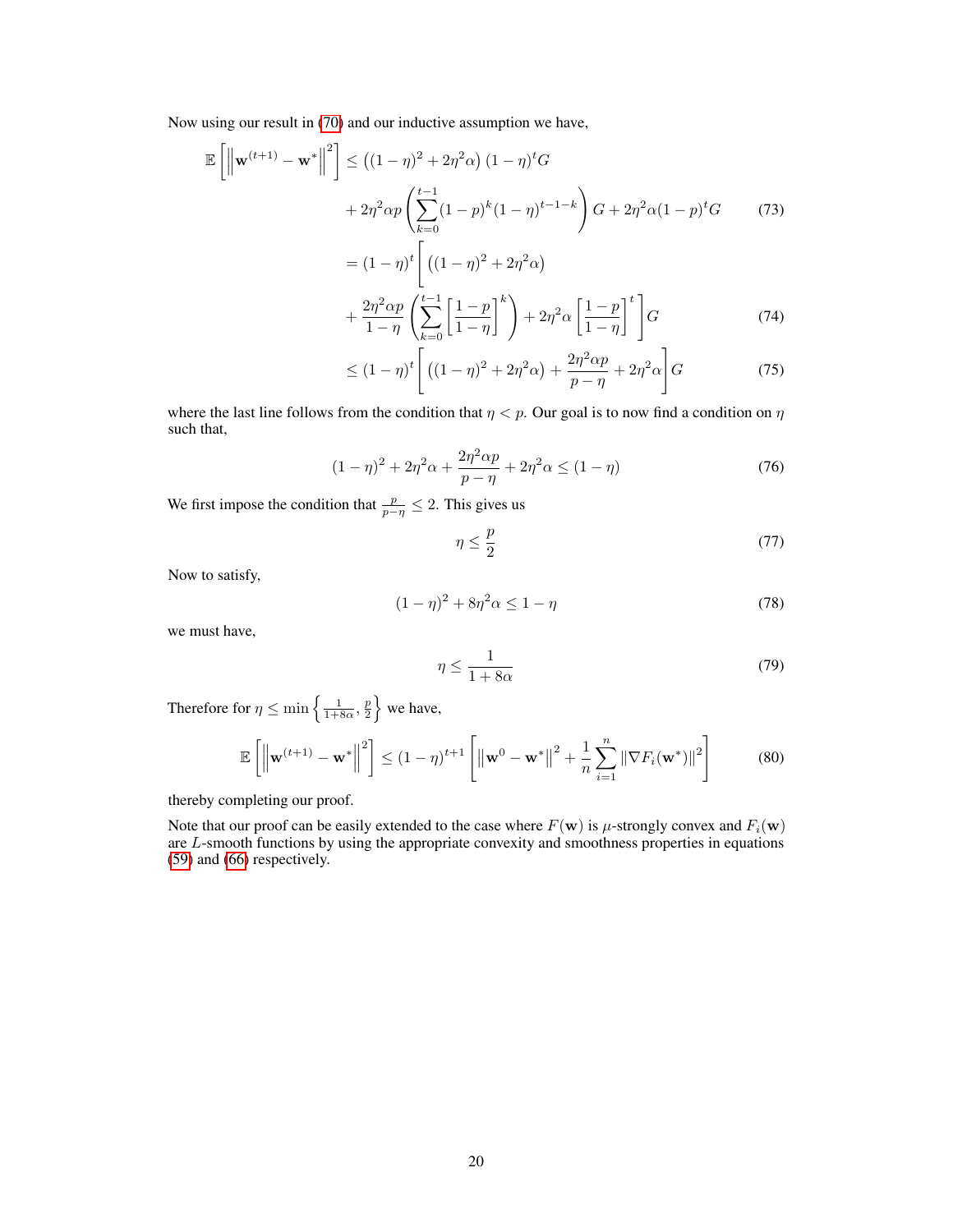# B Simulation Results:

## **B.1** MSE vs  $R_2/R_1$  for Rand-k-Spatial family of estimators

We first note that,

$$
\frac{R_2}{R_1} = \frac{2\sum_{i=1}^{n} \sum_{j=i+1}^{n} \langle \mathbf{x}_i, \mathbf{x}_j \rangle}{\sum_{i=1}^{n} ||\mathbf{x}_i||^2}
$$
(81)

$$
= \frac{\left\| \sum_{i=1}^{n} \mathbf{x}_{i} \right\|^{2} - \sum_{i=1}^{n} \left\| \mathbf{x}_{i} \right\|^{2}}{\sum_{i=1}^{n} \left\| \mathbf{x}_{i} \right\|^{2}}
$$
(82)

$$
=\frac{\left\|\sum_{i=1}^{n} \mathbf{x}_{i}\right\|^{2}}{\sum_{i=1}^{n} \left\|\mathbf{x}_{i}\right\|^{2}}-1
$$
\n(83)

For the purpose of this simulation, we first generate 5 all-(1) vectors and 5 all-(-1) vectors. We additionally normalize the vectors by dividing them by  $\sqrt{d}$ , where d is the dimension of the vectors. Note that in this case since  $\sum_{i=1}^{10} x_i = 0$  we have  $R_2/R_1 = -1$  following (83). We then change the signs of the elements (one at a time) of the 5 all- $\left(-\frac{1}{\sqrt{d}}\right)$  vectors, until they are all- $\left(\frac{1}{\sqrt{d}}\right)$ . Note that at the final iteration we have  $x_1 = x_2 = \ldots x_n$  which corresponds to  $R_2/R_1 = n - 1 = 9$ . The algorithm for varying  $R_2/R_1$  and estimating the MSE at each step is shown below,

**Algorithm 1:** Estimating MSE for varying  $R_2/R_1$ 

**Input:**  $n$  (even),  $k$ , dimension  $d$ , number of iterations  $T$ , ESTIMATOR (from Rand- $k$ -Spatial family) Data:  $x_i = \frac{1}{\sqrt{2}}$  $\frac{1}{d}$  for  $i \in [1, \frac{n}{2}], \mathbf{x}_i = \frac{-1}{\sqrt{d}}$  $\frac{1}{d}$  for  $i \in [\frac{n}{2} + 1, n]$ 1 for  $j = 1, 2, \ldots, d$  do 2  $\int$  for  $i = \frac{n}{2} + 1, \ldots, n$  do  $3 \mid \ \ \vert \ \ \text{Set} \ s = 0$ 4 | Set  $x_{ij} = \frac{1}{\sqrt{2}}$ d <sup>5</sup> for t = 1, 2, . . . , T do 6 | | | Sample  $\mathbf{h}_1, \mathbf{h}_2, \ldots \mathbf{h}_n$  $\begin{array}{ccc} \texttt{7} & & \end{array} \big\vert \quad\big\vert \quad \hat{\textbf{x}} = \texttt{ESTIMATOR}(\textbf{h}_1, \textbf{h}_2, \dots, \textbf{h}_n) \nonumber$ 8  $\begin{array}{|c|c|c|}\n\hline\n\end{array}$   $s=s+\left\|\hat{{\bf x}}-\bar{{\bf x}}\right\|^2$  $9 \mid \cdot \cdot$  end **Output:** Estimated MSE =  $\frac{s}{T}$  $10$  end 11 end

We present here additional results for  $k = 1$  and  $k = 50$  keeping  $n = 10$ ,  $d = 100$ ,  $T = 1000$  fixed in Fig. 6.

We note that as  $k/d$  increases the relative difference between the performance of various estimators starts increasing. In particular, for  $k/d = 0.1$  we see that the MSE of all estimators is of the same order. However, on increasing  $k/d$  to 0.5, we see that Rand-k-Spatial(Max) and Rand-k-Spatial(Avg.) have an order of magnitude lower MSE than Rand-k for  $R_2/R_1 \geq 8$ . This further strengthens our proposition for using the Rand-k-Spatial family of estimators especially at high values of  $k/d$ .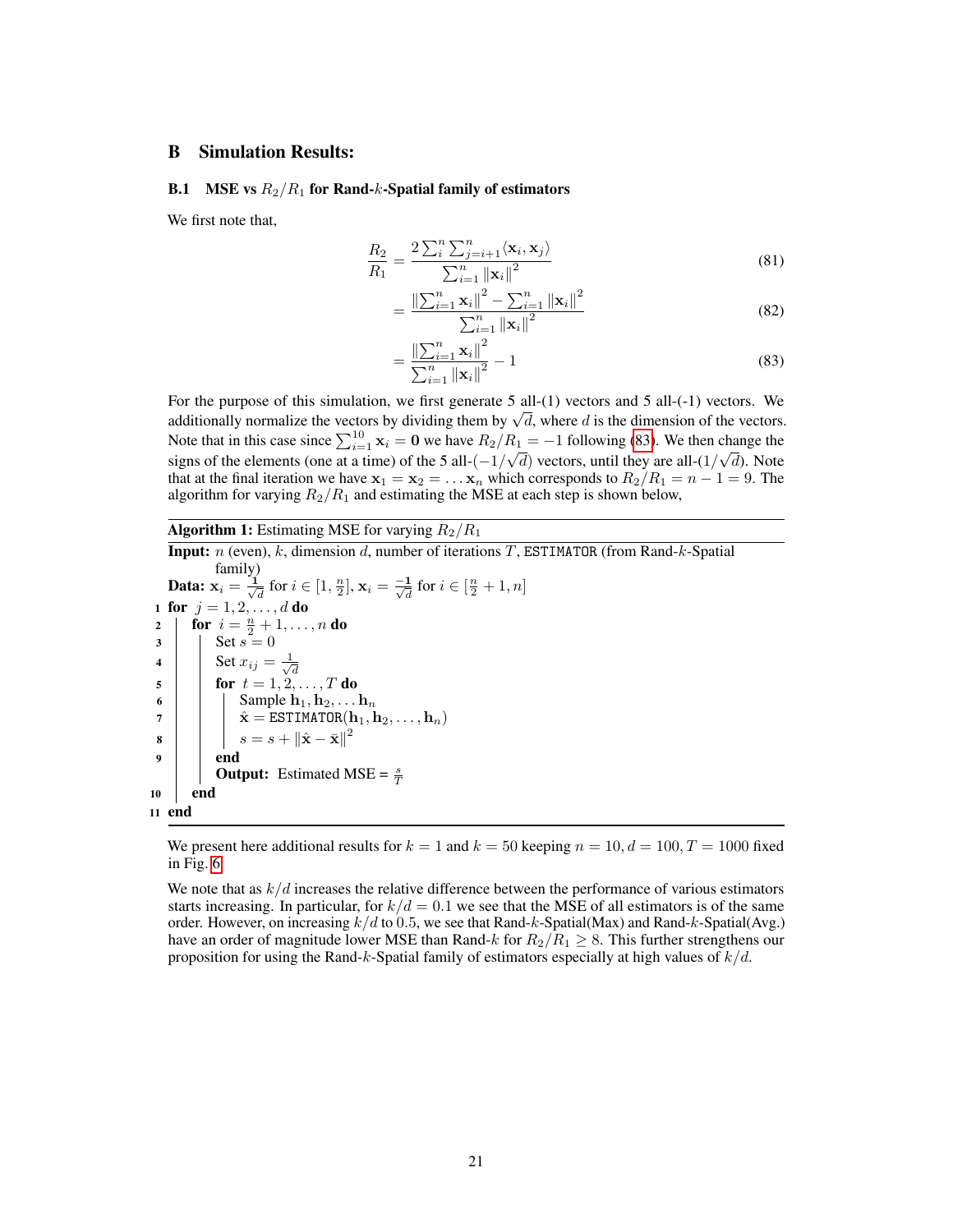

Figure 6: MSE v/s  $R_2/R_1$  for the Rand-k-Spatial family of estimators for  $k = 0.1d$  and  $k = 0.5d$ . Rand-k-Spatial(Avg.) closely matches the performance of the optimal estimator across the range of  $R_2/R_1$  in both cases. Moreover, as  $k/d$  increases the MSE of the Rand-k-Spatial family of estimators relative to Rand-k improves by an order of magnitude for high values of  $R_2/R_1$ .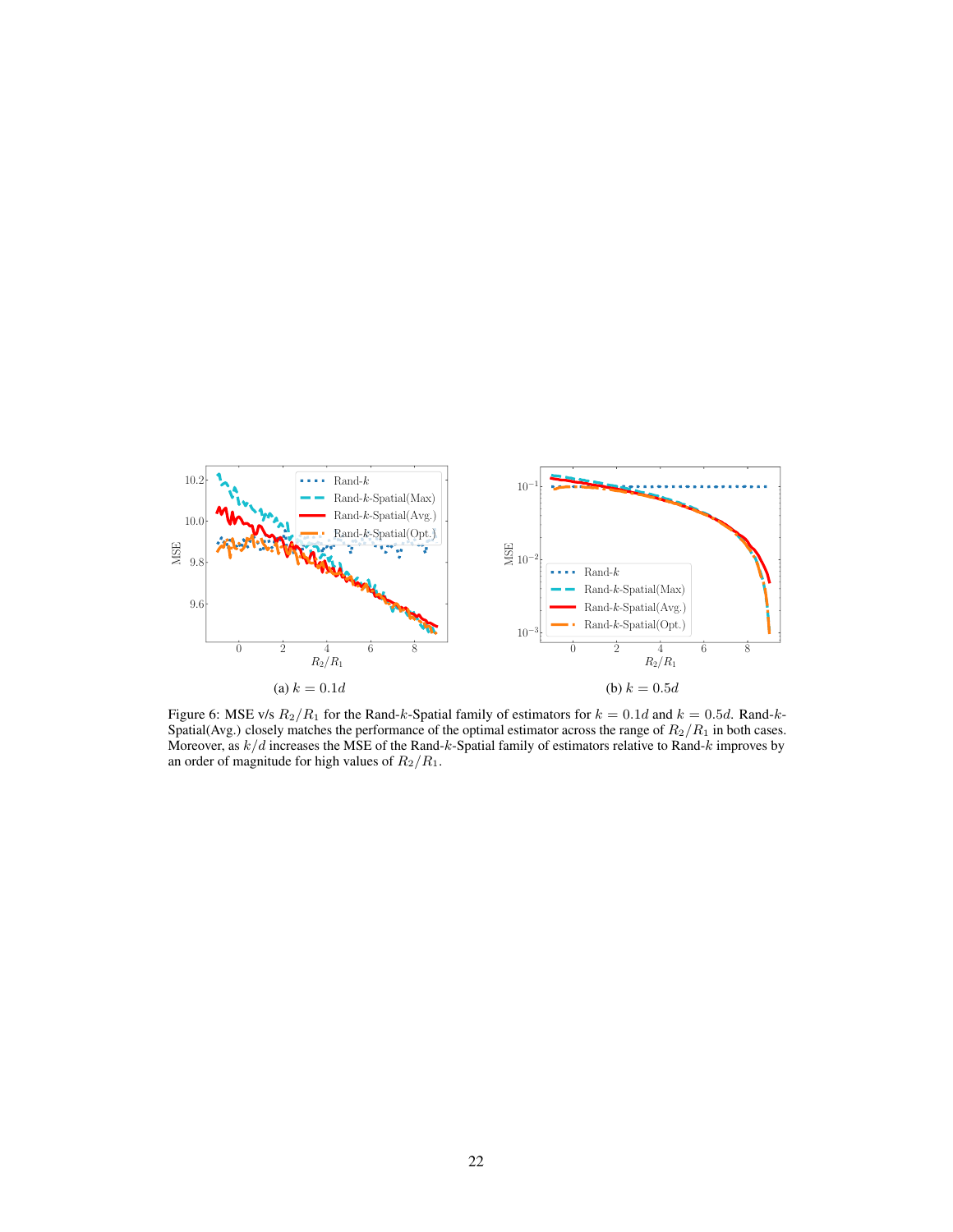## B.2  $R_2/R_1$  for real-world data settings

We demonstrate how  $R_2/R_1$  varies across iteration when nodes are performing some real-world tasks under different data settings. We focus on distributed Power Iteration which uses mean estimation as a subtask. We partition the Fashion-MNIST and CIFAR-10 datasets equally among 100 nodes, either in an IID or Non-IID fashion and plot how  $R_2/R_1$  varies for the vectors generated at the nodes in each round. For more details on the dataset and data split please refer to Appendix C.



Figure 7:  $R_2/R_1$  across iterations for nodes performing distributed Power Iteration under different data settings. In the IID case  $R_2/R_1$  quickly reaches the maximum possible value (99 in this case), indicating that node vectors converge to the same point. In the Non-IID case we see a drop in  $R_2/R_1$  which is expected as the convergence of node vectors is now dependent on their local data. However  $R_2/R_1$  is still significantly greater than 0, pointing to the benefit of using the Rand-k-Spatial(Avg.) estimator in such settings. This is demonstrated by our experimental results in Fig. 8.

Our results show that  $R_2/R_1$  is likely to vary and be greater than zero in real world settings, thus further motivating the use of Rand-k-Spatial(Avg.) estimator. We note that in the IID case, node vectors get highly correlated after a few rounds as  $R_2/R_1$  reaches close to the maximum of 99 indicating that  $x_1 \approx x_2 \cdots \approx x_n$ . In the Non-IID setting, we see a drop in  $R_2/R_1$  indicating that node vectors are more dissimilar at convergence, which is expected. However,  $R_2/R_1$  is still higher than  $n/2 = 50$  in which we case we expect Rand-k-Spatial(Avg.) to outperform the Rand-k estimator. This is corroborated by our experimental findings in Fig. 8.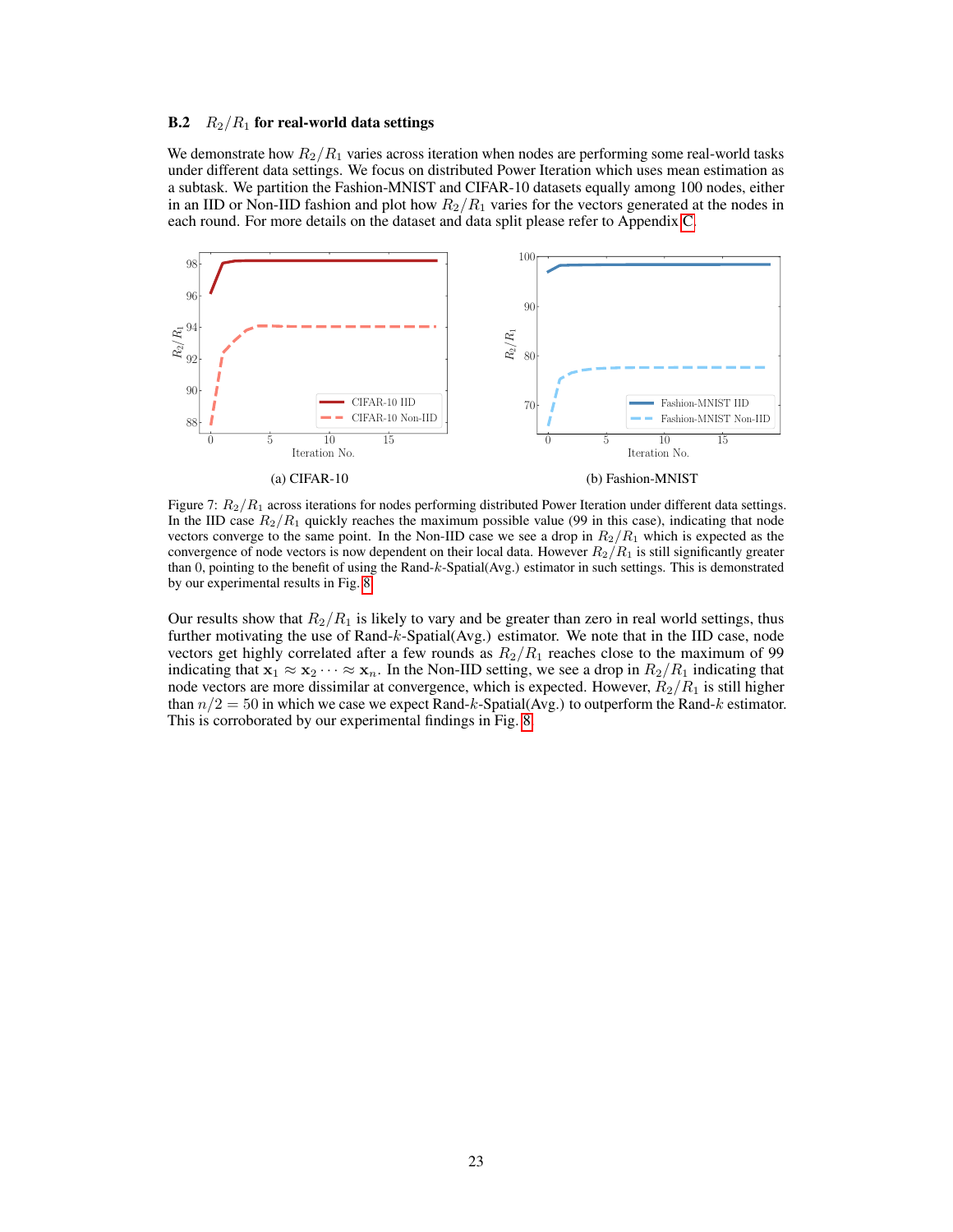# C Experimental Details

# C.1 Platform

Experiments were run on Google Colab, a free cloud service providing interactive Jupyter notebooks to run and execute Python code through the browser. We use Numpy for implementing our algorithms.

# C.2 Dataset Description:

The Fashion-MNIST(FMNIST) dataset consists of 60,000 training images (and 10,000 test images) of fashion and clothing items, taken from 10 classes (7000 images per class). The dimension of each image is 28×28 in grayscale (784 total pixels). Fashion-MNIST is intended to be used as a compatible replacement for the original MNIST dataset of handwritten digits.

The CIFAR-10 dataset is a natural image dataset consisting of 60000 32x32 colour images, with each image assigned to one of 10 classes (6000 images per class). The data is split into 50000 training images and 10000 test images.

# C.3 Data Split:

For Non-IID data split we follow a similar procedure as [\[25\]](#page-11-0). The data is first sorted by labels and then divided into  $2n$  shards with each shard corresponding to data of a particular label. Each of the n nodes is then assigned 2 such shards. For the IID split nodes are assigned data chosen uniformly at random from the dataset. Note that in all cases, data is partitioned equally among all nodes.

# C.4 Experiments

We focus on the following three applications of our proposed sparsification techniques that use mean estimation as a subroutine i) *Power Iteration* ii) *K-Means* iii) *Logistic Regression*. We present below additional details and results for each of the three applications by varying the compression parameter  $k$  and incorporating different data settings.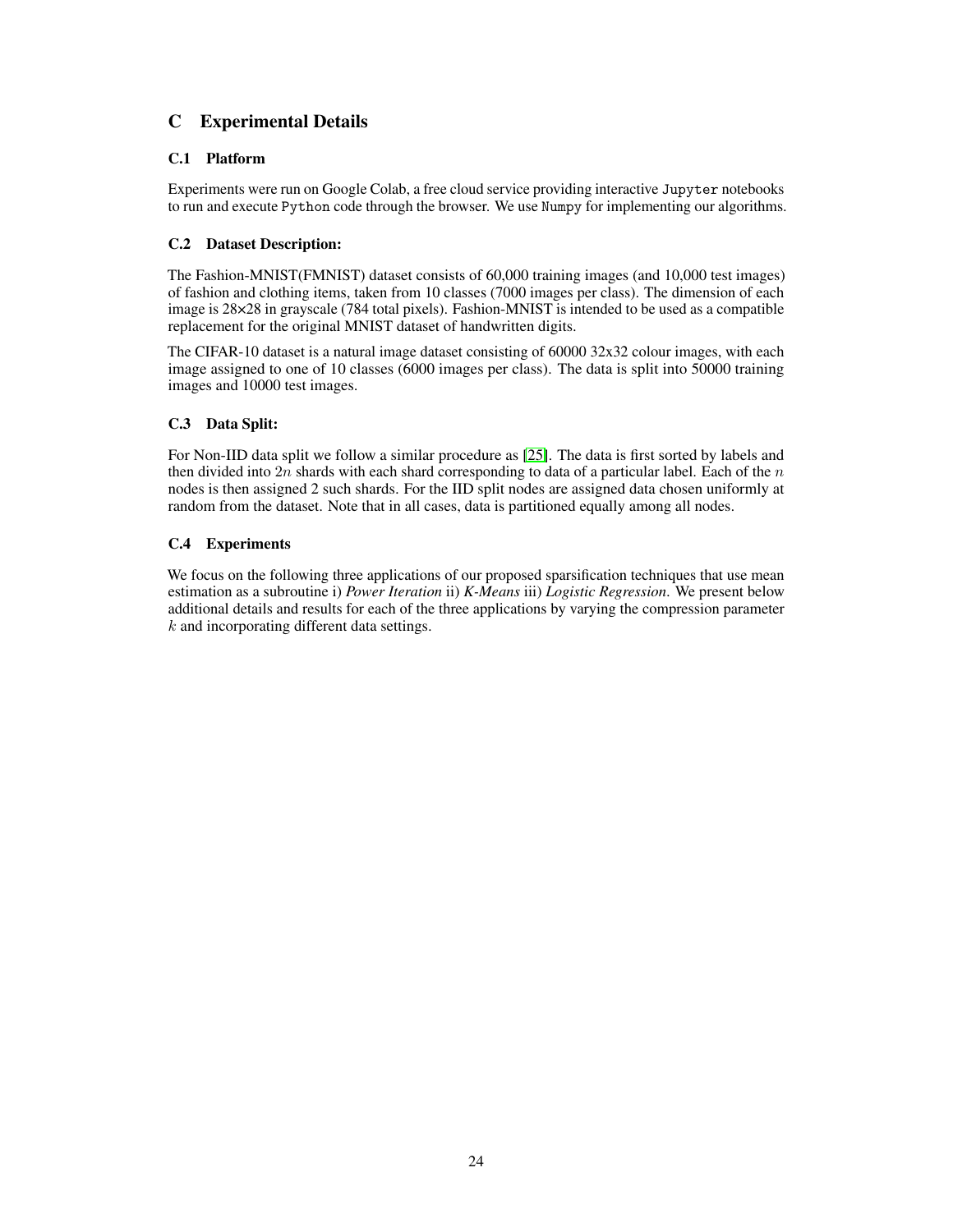## <span id="page-11-0"></span>i) Power Iteration:

The goal of the server here is to estimate the principal eigenvector of the covariance matrix of the data distributed across 100 nodes by power iteration. Given a current estimate of the eigenvector, nodes perform one step of power iteration on their local covariance matrix and send back the updated eigenvectors to the server. These updates are then averaged by the server and normalized to form a new estimate of the eigenvector for the next round. The initial estimate of the principal eigenvector is drawn from  $[0, 1]^d$ . We present here additional results for  $k = \{0.05d, 0.1d, 0.2d\}$  both for IID and Non-IID data splits on the Fashion-MNIST dataset. Our results show that Rand-k-Spatial(Avg.) and Rand-k-Temporal *significantly* outperform other baselines in *all settings*.



Figure 8: Experiments on distributed Power Iteration on Fashion-MNIST dataset for varying k under different data splits. Note that Rand-k-Spatial(Avg.) and Rand-k-Temporal outperform baselines in all cases. While Rand-k-Temporal performs equally well in IID and Non-IID settings, the performance of Rand-k-Spatial is affected by the data split. In particular, Rand-k-Spatial(Avg.) performs best in the IID data setting, where we expect spatial correlation to be higher.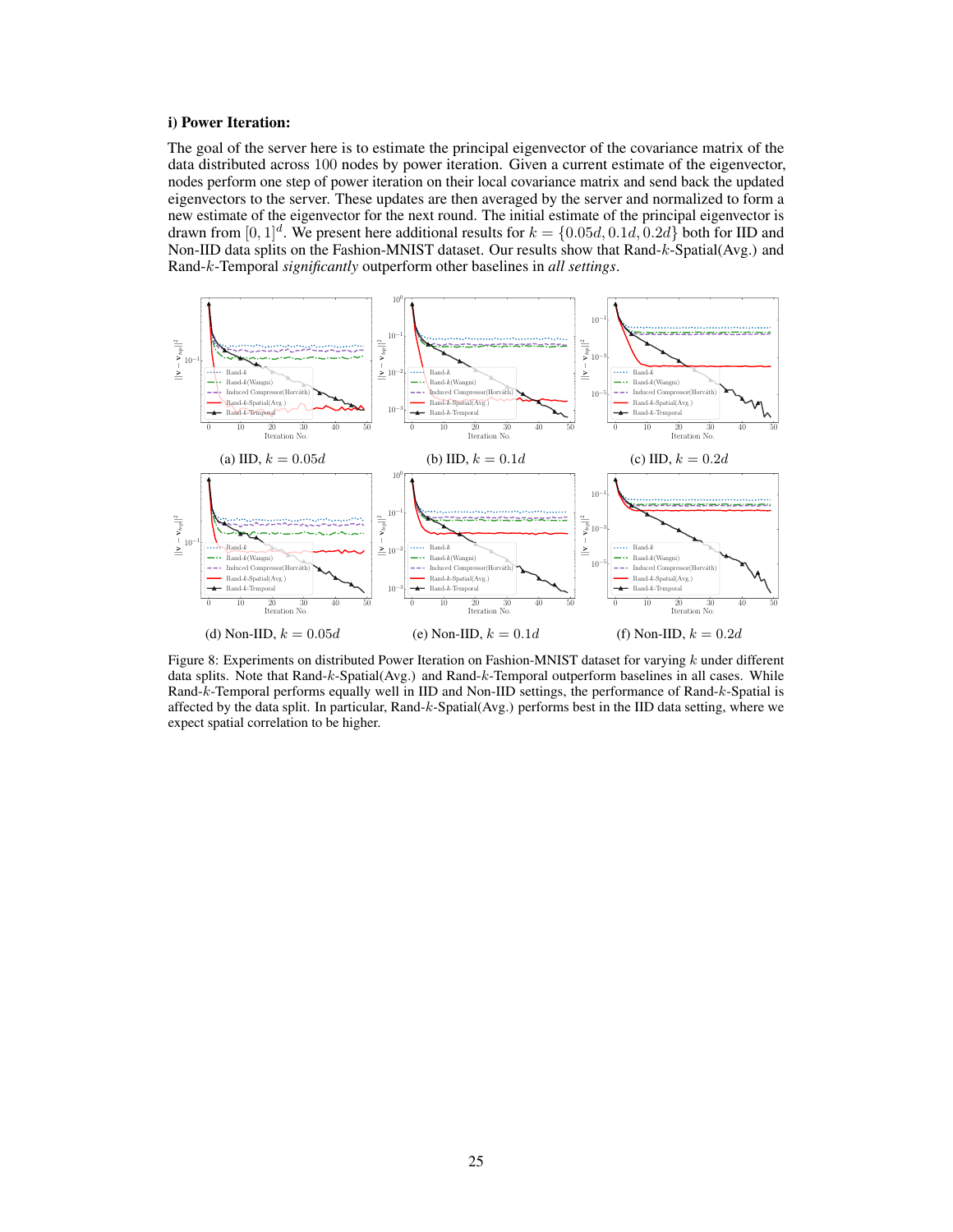## ii) K-Means:

The goal of the server here is to cluster data points distributed across 100 nodes into 10 different clusters using Llyod's algorithm. Nodes update the current cluster centres based on their local data and send back the updated centres to the server. The server then computes a weighted average of the updated centres for each cluster. Note that this effectively reduces to solving 10 different instances of the mean estimation problem. Cluster centers are initialized by randomly assigning them to one of the node data points. We present here additional results for  $k = \{0.05d, 0.1d, 0.2d\}$  for both IID and Non-IID data splits on the Fashion-MNIST dataset. We see that Rand-k-Temporal outperforms baselines in most cases, while Rand-k-Spatial outperforms baselines in the IID case and performs equally well in the Non-IID case where spatial correlation is expected to be lower.



Figure 9: Experiments on distributed K-Means on Fashion-MNIST dataset for varying  $k$  under different data splits. Note that we solve 10 instances of the mean estimation problem for each of the cluster centres which makes compression schemes more sensitive to the choice of the compression factor  $k/d$ . This is seen by the fact that baselines start to diverge at  $k = 0.05d$ . Note that Rand-k-Temporal outperforms other methods in most cases while Rand-k-Spatial(Avg.) outperforms baselines in the IID case and performs equally well in the Non-IID case where spatial correlation is expected to be lower.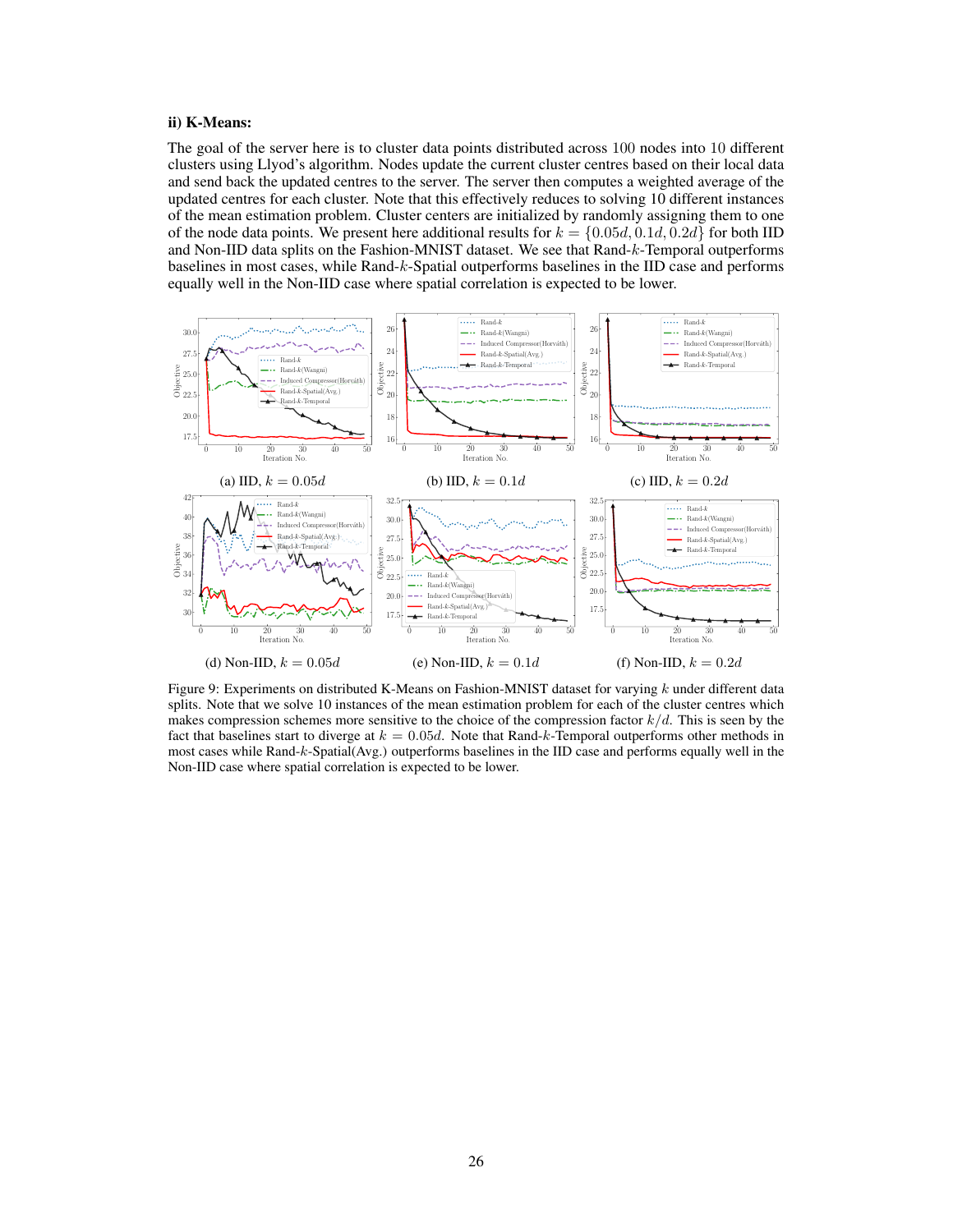### <span id="page-13-0"></span>ii) Logistic Regression:

The goal of the server here is to classify data points distributed across 10 nodes into 10 different classes using a simple linear classifier followed by softmax activation. Nodes compute stochastic gradients on the global model sent by the central server on their local data, which is then sparsified and aggregated at the central server to update the global model. We use a learning rate  $\eta = 0.01$  and batch size of 512 at the nodes. We present here additional results for  $k = \{0.005d, 0.01d, 0.02d\}$  for a Non-IID data split on the CIFAR-10 dataset showing both the training loss and test accuracy. We use a much higher compression factor here as we find node vectors are more robust to compression compared to Power Iteration and K-Means.



Figure 10: Experiments for logistic regression on CIFAR-10 dataset distributed across 10 nodes. Observe that Rand-k-Temporal substantially outperforms other baselines, and achieves lower training loss and 2-3% higher test accuracy in all cases.

We see that Rand-k-Temporal substantially outperforms other baselines, and achieves lower training loss and 2-3% higher test accuracy in all cases of compression factors. Interestingly, the performance of Rand-k-Spatial seems to be affected due to the non-IID split, which opens up an interesting direction for future work.